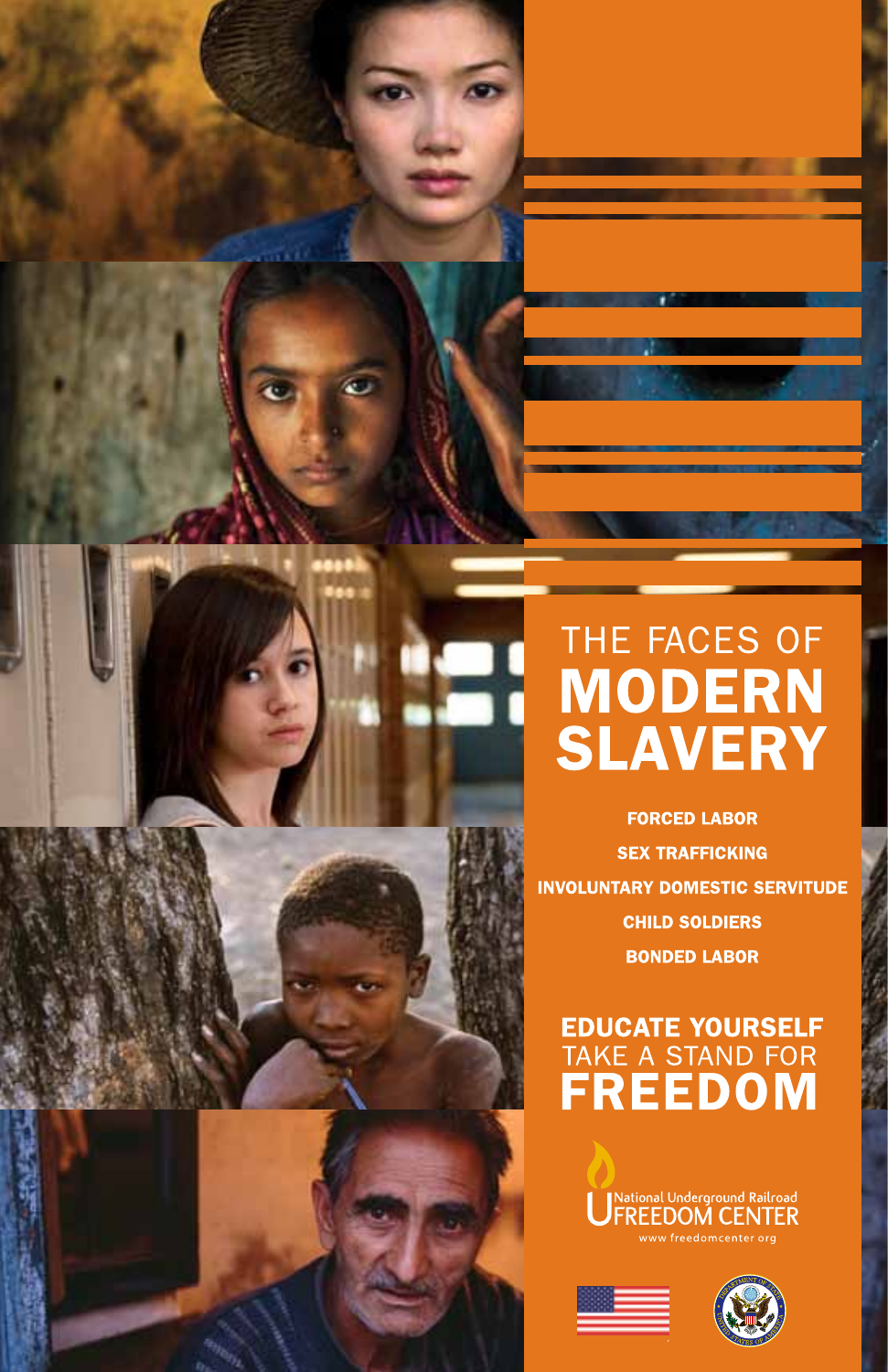ver Frioto Credits: (Top two, bottom two) Magnum Photos/Steve McCurry two) Magnum Photos/Steve McCurry Cover Photo Credits: (Top two, bottom

These photographs (cover) are not images of confirmed trafficking images of confirmed trafficking victims, but they illustrate the myriad  $v_{\text{max}}$ , but they indstrate the myriad forms of exploitation that comprise<br>trafficlies trafficking. trafficking.These photographs (cover) are not

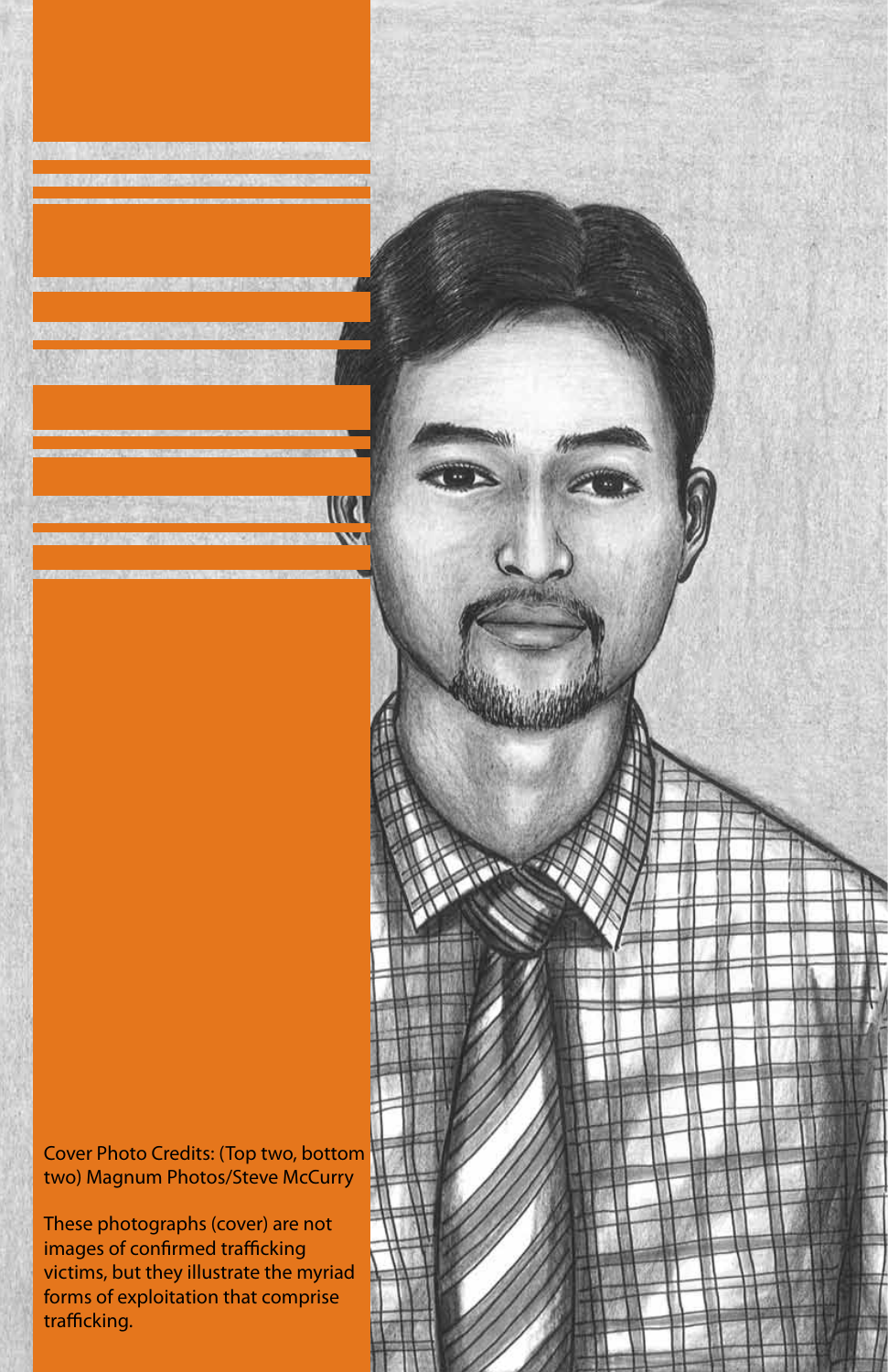

# THE FACES OF **MODERN**<br>SLAVERY

**Maceda** 

**CHART THE TOUR DAYS**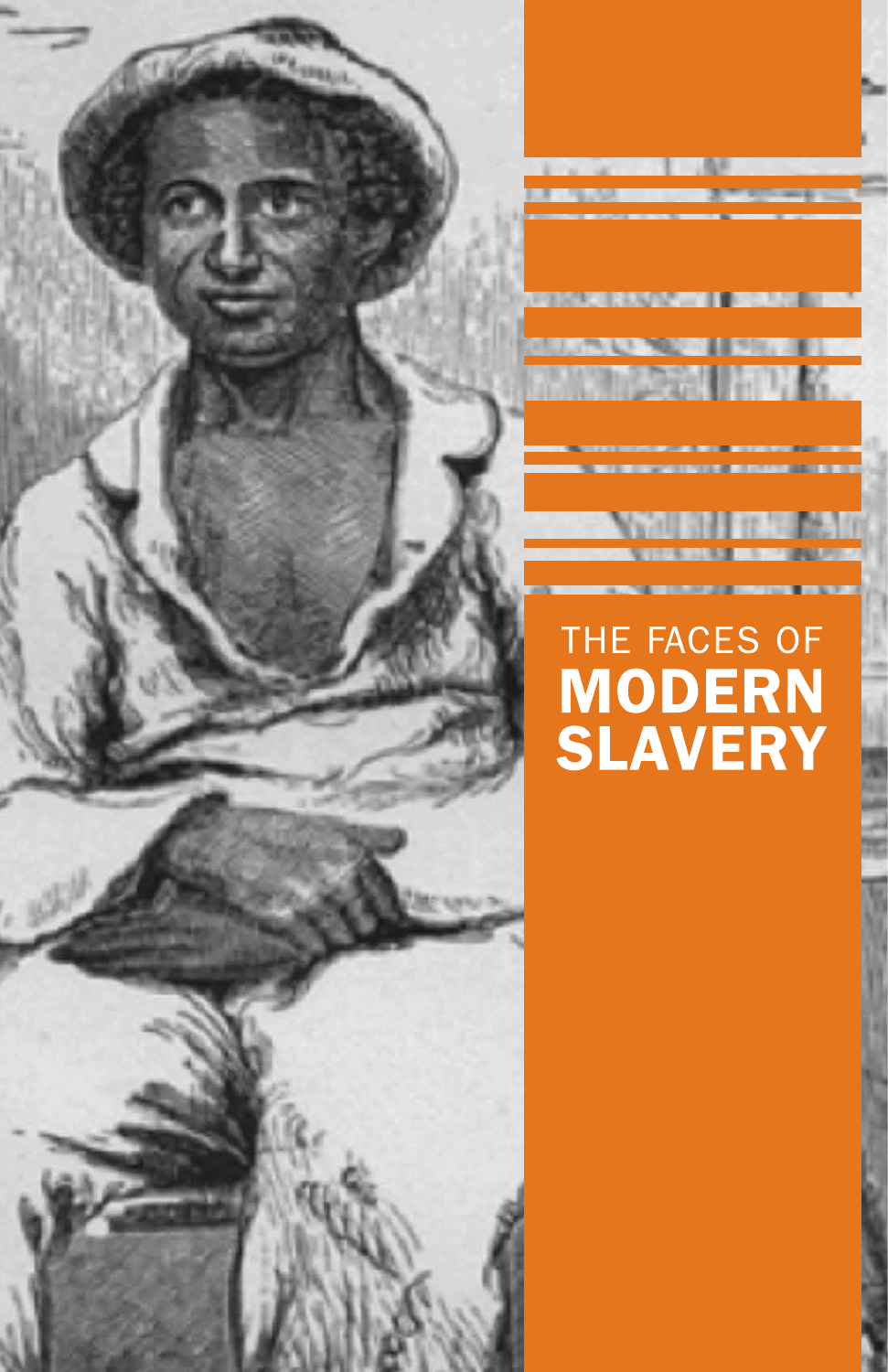# The Faces of Modern Slavery

On September 22, 1862, President Abraham Lincoln issued the preliminary Emancipation Proclamation. That document and the 13th Amendment, which fully abolished slavery and involuntary servitude, represent more than policies written on paper. They represent the enduring promise of freedom. A century and a half later, modern slavery persists in the United States and around the globe, and many victims' stories remain sadly similar to those of the past. The challenge facing all who work to end modern slavery is not just that of punishing traffickers and protecting those who are victimized by this crime, but of putting safeguards in place to ensure the freedom of future generations.

"Modern slavery," "trafficking in persons," and "human trafficking" are used as umbrella terms for the act of recruiting, harboring, transporting, providing, or obtaining a person for compelled labor or commercial sex acts through the use of force, fraud, or coercion. The Trafficking Victims Protection Act (TVPA) of 2000 (Pub. L. 106-386), as amended, and the U.N. Protocol to Prevent, Suppress and Punish Trafficking in Persons, Especially Women and Children describe this compelled service using a number of different terms, including involuntary servitude, slavery or practices similar to slavery, debt bondage, and forced labor.

Human trafficking does not require movement. People may be considered trafficking victims regardless of whether they were born into a state of servitude, were transported to the exploitative

#### September 22, 1862

Following the Union victory at Antietam, U.S. President Abraham Lincoln issues a preliminary proclamation that he will order the emancipation of all slaves in any of the confederate states that do not return to the Union by January 1, 1863.

#### January 1, 1863

President Lincoln issues the Emancipation Proclamation, an executive order declaring free the 3.1 million slaves in the rebel states. Although this action does not end legal slavery in the United States, it fundamentally transforms the nature of the war.

#### FEBRUARY 1, 1865

President Lincoln approves the joint resolution of Congress that would fully abolish slavery and submits it to as the proposed Thirteenth Amendment to the U.S. Constitution.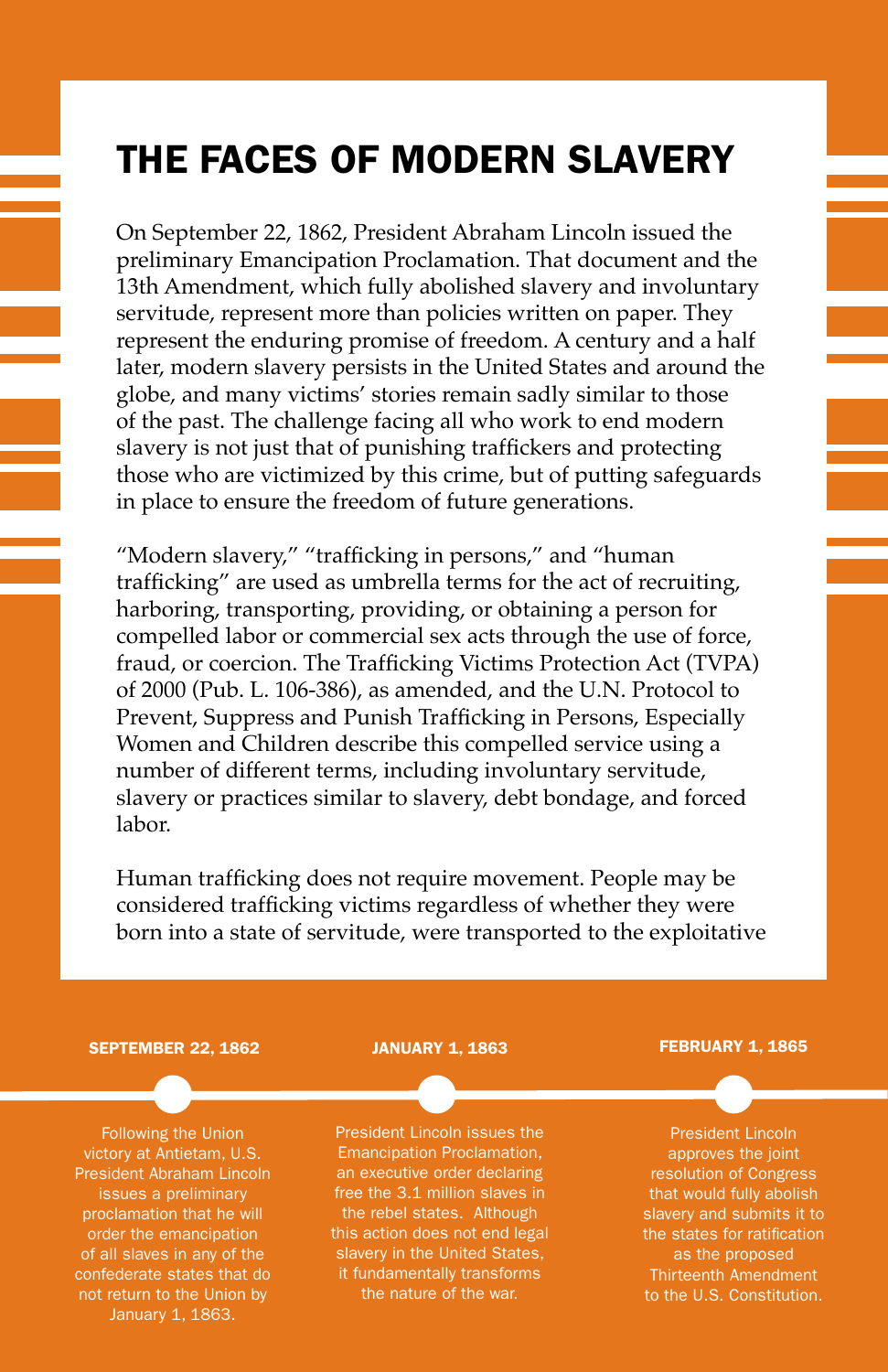situation, previously consented to work for a trafficker, or participated in a crime as a direct result of being trafficked. At the heart of this phenomenon is the traffickers' goal of exploiting and enslaving their victims and the myriad coercive and deceptive practices they use to do so.

### Sex Trafficking

When an adult is coerced, forced, or deceived into prostitution – or maintained in prostitution through one of these means after initially consenting – that person is a victim of trafficking. Sex trafficking also may occur within debt bondage, as women and girls are forced to continue in prostitution through the use of unlawful "debt" purportedly incurred through their transportation, recruitment, or even their crude "sale" – which exploiters insist they must pay off before they can be free. A person's initial consent to participate in prostitution is not legally determinative: that person, if thereafter held in service through psychological manipulation or physical force, is a trafficking victim.

### Child Sex Trafficking

When a child (under 18 years of age) is induced to perform a commercial sex act, it constitutes human trafficking regardless of whether there is any force, fraud, or coercion. There are no exceptions to this rule: no cultural or socioeconomic rationalizations should prevent the rescue of children from sexual servitude. The use of children in the commercial sex trade is prohibited both under U.S. law and by statute in most countries around the world.

#### DECEMBER 6, 1865

The states ratify the Thirteenth Amendment, thereby officially outlawing slavery and involuntary servitude in the United States.

MARCH 2, 1867

The Anti-Peonage Act (14 Stat. 546) criminalizes debt bondage, prohibiting "the holding of any person to service or labor under the system know as peonage," adding an additional and specific protection against another form of forced labor and ensuring the protection of vulnerable individuals who had not been held in chattel slavery.

JUNE 23, 1874

The Padrone statute (18 Stat. 251) is enacted in response to exploitation of immigrant children in forced begging and street crime by criminalizing the practice of enslaving, buying, selling, or holding any person in involuntary servitude.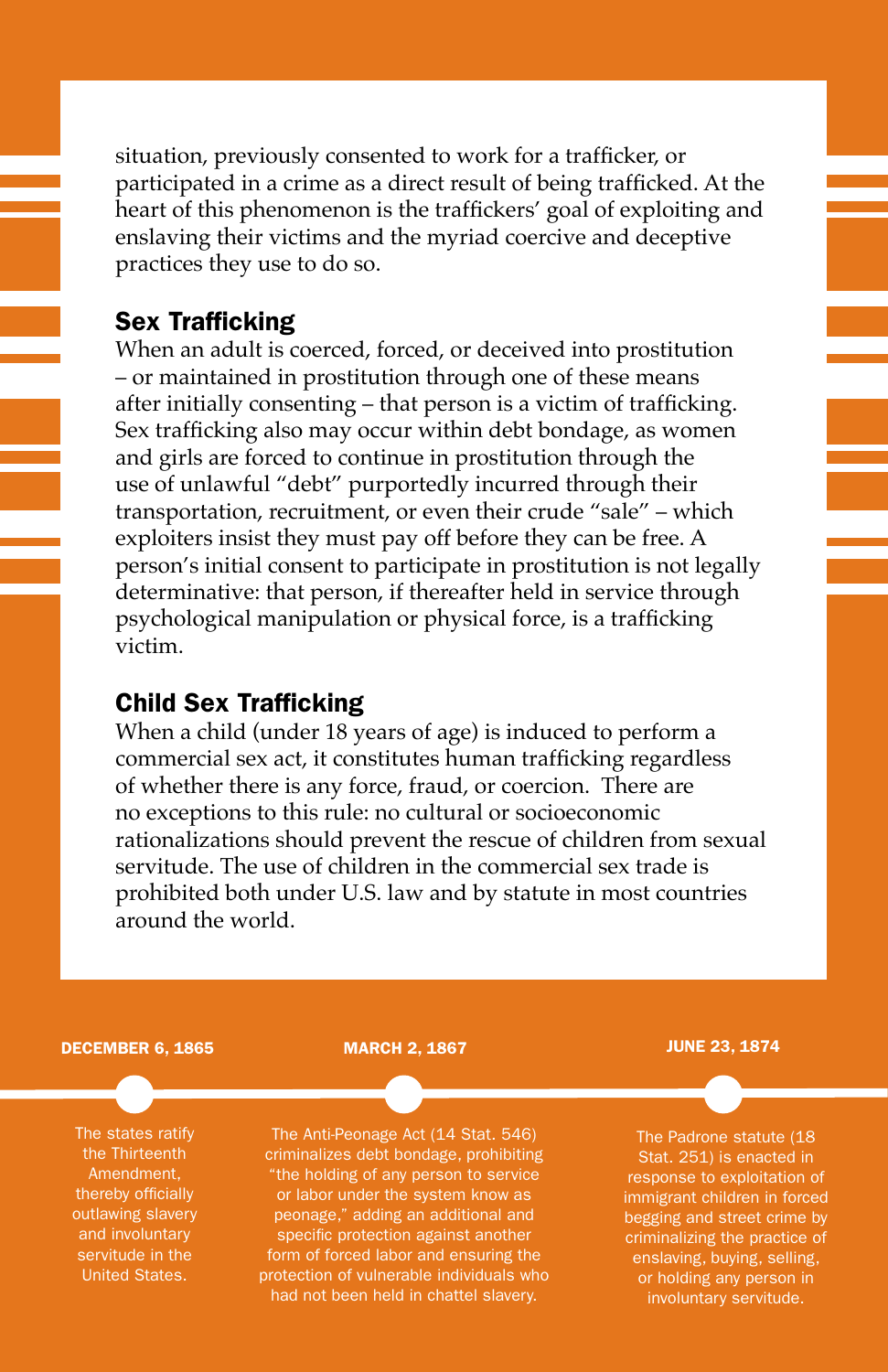### Forced Labor

Forced labor, including forced child labor, encompasses the range of activities – recruiting, harboring, transporting, providing, or obtaining – involved when a person uses force or physical threats, psychological coercion, abuse of the legal process, deception, or other coercive means to compel someone to work. Once a person's labor is exploited by such means, the person's previous consent or effort to obtain employment with the trafficker becomes irrelevant. Migrants are particularly vulnerable to this form of human trafficking, but individuals also may be forced into labor in their own countries. Likewise a child can be a victim regardless of where the nonconsensual exploitation occurs. Some indicators of possible forced labor of a child include situations in which a child appears to be in the custody of a nonfamily member who requires the child to perform work that financially benefits someone outside the child's family and does not offer the child the option of leaving. Female victims of forced labor, especially in domestic servitude, are often also sexually exploited.

### Bonded Labor or Debt Bondage

One form of coercion is the use of a bond or debt. U.S. law prohibits the use of a debt or other threats of financial harm as a form of coercion and the Palermo Protocol requires its criminalization as a form of trafficking in persons. Some workers inherit debt; others fall victim to traffickers or recruiters who unlawfully exploit an initial debt assumed as a term of employment. Debt incurred by migrant laborers in their home countries, often with the support of labor agencies and employers

MARCH 4, 1909

In Public Law 60-350 (35 Stat. 1142), Congress consolidates and recodifies U.S. slavery and involuntary servitude statutes. Among other changes, select statutes are rendered race-neutral.

JUNE 25, 1910

The Mann Act (36 Stat. transportation of women and girls in interstate and foreign commerce for purposes of prostitution or any other "immoral purpose."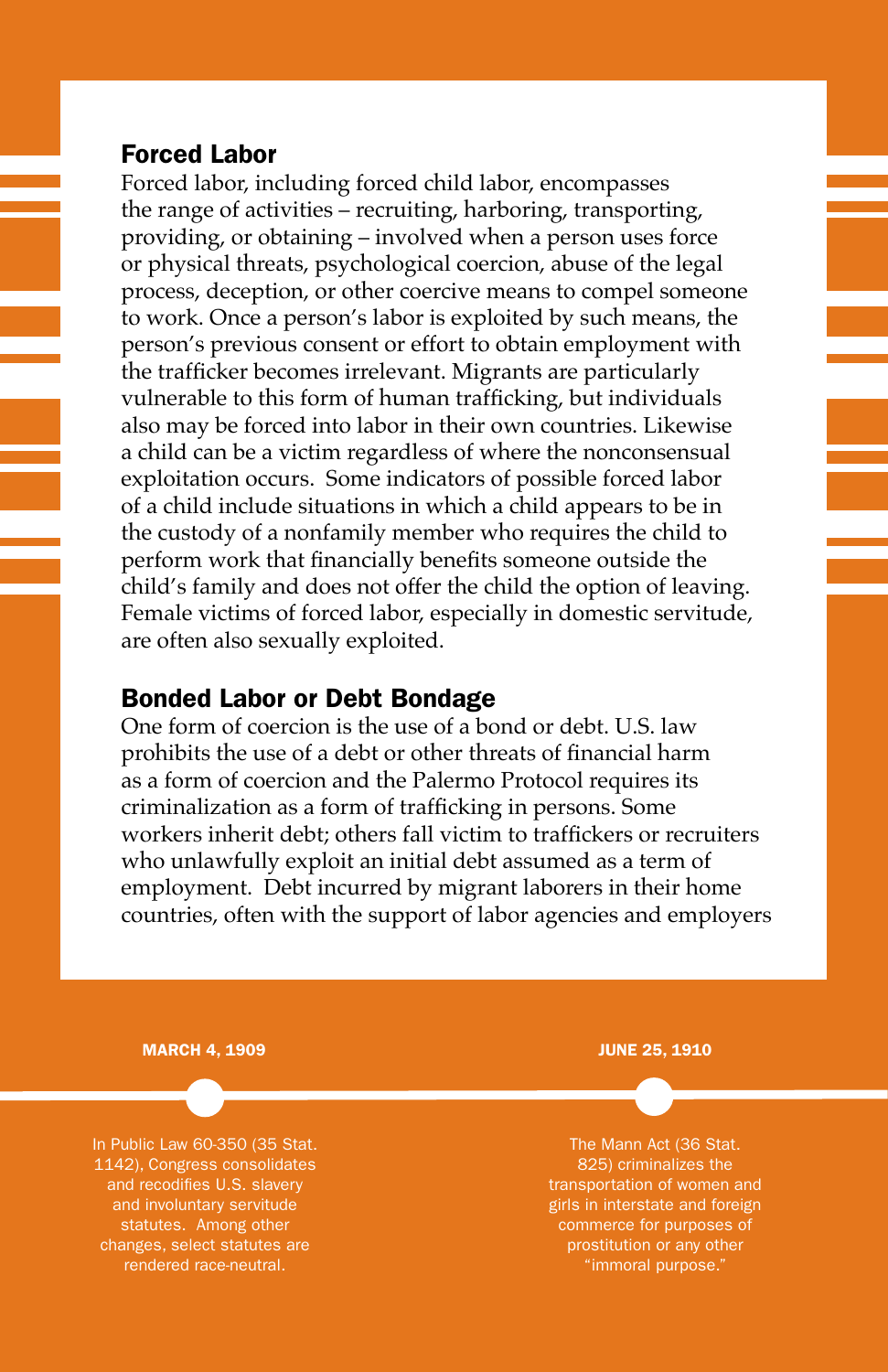in the destination country, can also contribute to a situation of debt bondage. Such circumstances may occur in the context of employment-based temporary work programs when a worker's legal status in the country is tied to the employer and workers fear seeking redress.

## Involuntary Domestic Servitude

Involuntary domestic servitude is a form of human trafficking found in circumstances that create unique vulnerabilities for victims. Domestic workplaces are informal (private residences), connected to off-duty living quarters, and often not shared with other workers. Such an isolating environment is conducive to exploitation because authorities cannot inspect homes as easily as they can formal workplaces. Investigators and service providers also report cases of untreated illnesses and widespread sexual abuse, which in some cases may be symptoms of a situation of involuntary servitude.

# Unlawful Recruitment and Use of Child Soldiers

The unlawful recruitment or use of children – through force, fraud, or coercion – by armed forces for combat or other forms of labor is a manifestation of human trafficking. Perpetrators may be government armed forces, paramilitary organizations, or rebel groups. Many children are forcibly abducted to be used as combatants. Others are unlawfully made to work as porters, cooks, guards, servants, messengers, or spies. Young girls can be forced to marry or have sex with male combatants, but both male and female child soldiers are often sexually abused by armed groups.

#### SEPTEMBER 25, 1926

The 1926 Slavery Convention (TS 778) is signed in Geneva with the purpose of preventing and suppressing the slave trade, and bringing about the complete abolition of slavery in all its forms, including the prevention of compulsory or forced labor.

JUNE 17, 1930

Section 307 of the Smoot-Hawley Tariff Act (46 Stat. 590) prohibits the entry and importation into the United States of "[a]ll goods, wares, articles, and merchandise mined, produced, or manufactured wholly or in part in any foreign country' by forced labor or indentured labor under penal sanctions.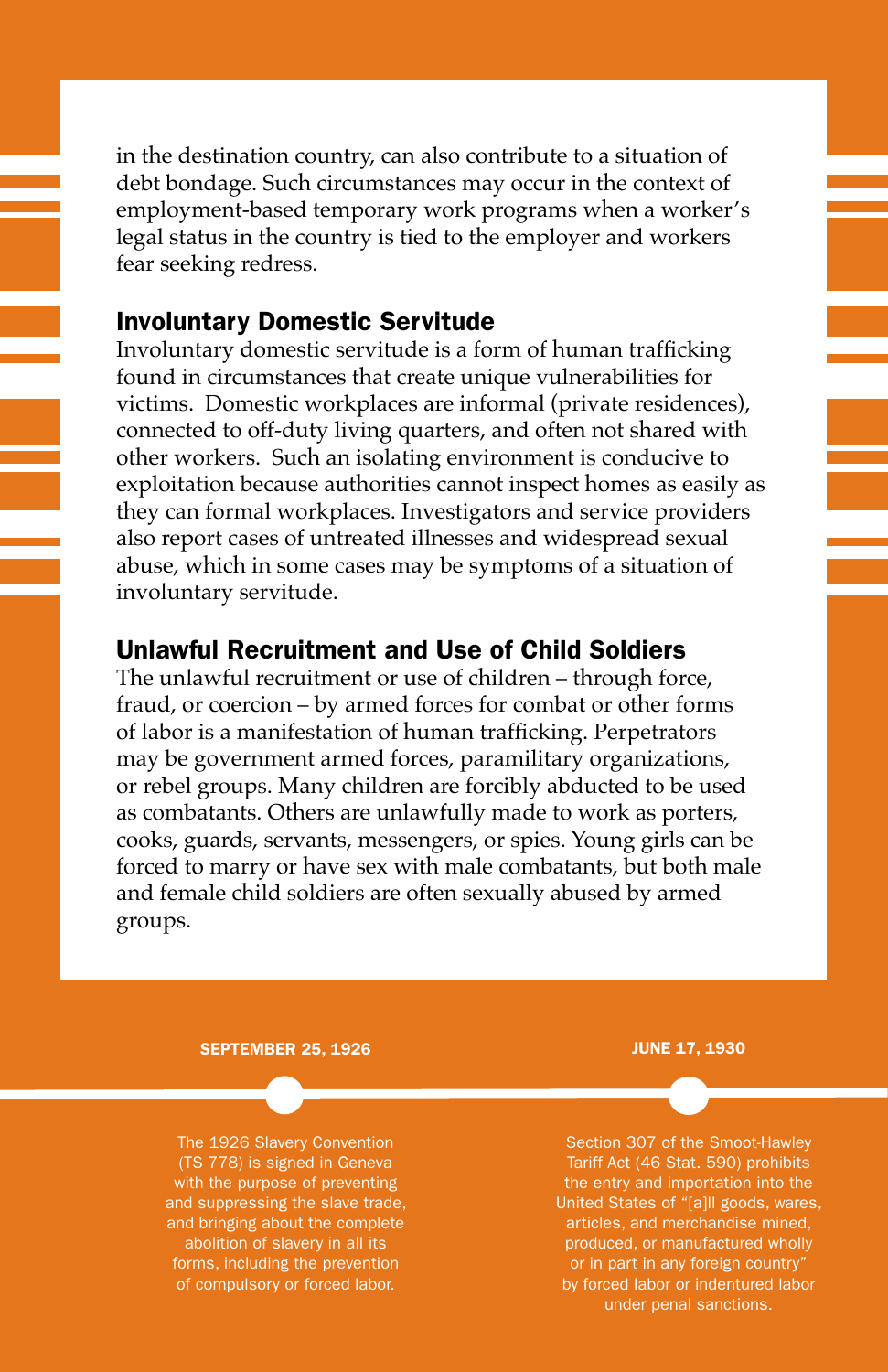# MYTHS and FACTS About Trafficking in Persons

# MYTH:

Slavery and involuntary servitude no longer exist in the United States; they were eradicated by the 13th Amendment to the U.S. Constitution.

# FACT:

Every country experiences the crime of trafficking in persons – also known as modern slavery – and every government has a responsibility to fight it.

Although the legal institution of slavery was outlawed in the United States nearly a century and a half ago, as many as 27 million men, women, and children around the world, including in the United States, are victims of modern slavery. "Modern slavery" and "trafficking in persons" are used as umbrella terms for the act of recruiting, harboring, transporting, providing, or obtaining a person for compelled labor or commercial sex through the use of force, fraud, or coercion. A person younger than 18 who is induced to perform a commercial sex act is considered a trafficking victim regardless of whether any force, fraud, or coercion is used.

#### APRIL 10, 1944

The U.S. Supreme Court effectively ends statesupported debt bondage in *Pollock v. Williams*, 322 U.S. 4 (1944), invalidating statutes in Southern states that enabled employers to have their workers arrested for fraud if they tried to leave.

#### JUNE 25, 1948

In Public Law 80-772 (62 Stat. 772), Congress unifies in the U.S. criminal code myriad slavery and involuntary servitude statutes and clarifies that, with regard to the latter, proof of a debt is not required for prosecution where there is evidence of other forms of coercion.

#### DECEMBER 10, 1948

The General Assembly of the United Nations adopts the Universal Declaration of Human Rights (U.N. Doc A/810 at 71 (1948)). Article 4 states, "No one shall be held in slavery or servitude; slavery and the slave trade shall be prohibited in all their forms."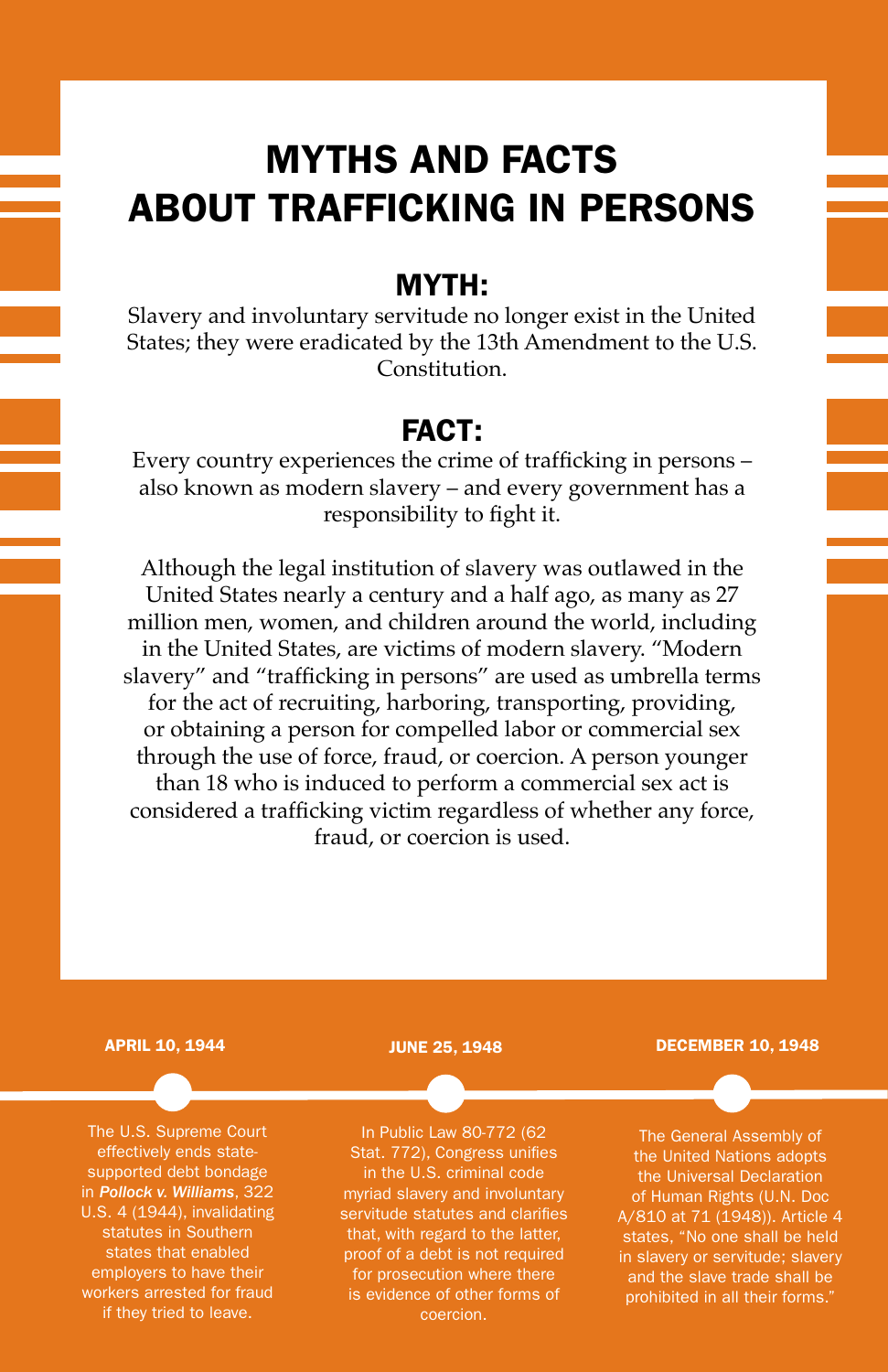# MYTH:

Trafficking in persons is a form of smuggling.

# FACT:

Trafficking in persons is about exploitation and compelled service; it does not require movement.

Even though the term "trafficking" may suggest movement, trafficking in persons is about the exploitation of an individual for the purpose of forced labor or commercial sex. The crime does not require movement. Trafficking victims are kept in a state of compelled service and are victims whether they are immigrants or citizens, and regardless of whether they have crossed any borders.

# MYTH:

Sex trafficking affects only women, while labor trafficking affects only men.

# FACT:

Both men and women can be victims of sex and labor trafficking.

Traffickers target vulnerable populations around the world and right next door: women and men, adults and children, citizens and non-citizens alike, from all socioeconomic groups. Victims are young children, teenagers, and adults, and may include

#### JANUARY 25, 1949

President Harry S. Truman signs a proclamation designating February 1 as National Freedom Day, marking the date in 1865 when Abraham Lincoln approved the resolution that would become the 13th Amendment.

#### SEPTEMBER 7, 1956

Following the 1926 Slavery Convention, the United Nations adopts the Supplementary Convention on the Abolition of Slavery, the Slave Trade, and Institutions and Practices Similar to Slavery (TIAS 6418) to address practices including serfdom, debt bondage, and child servitude.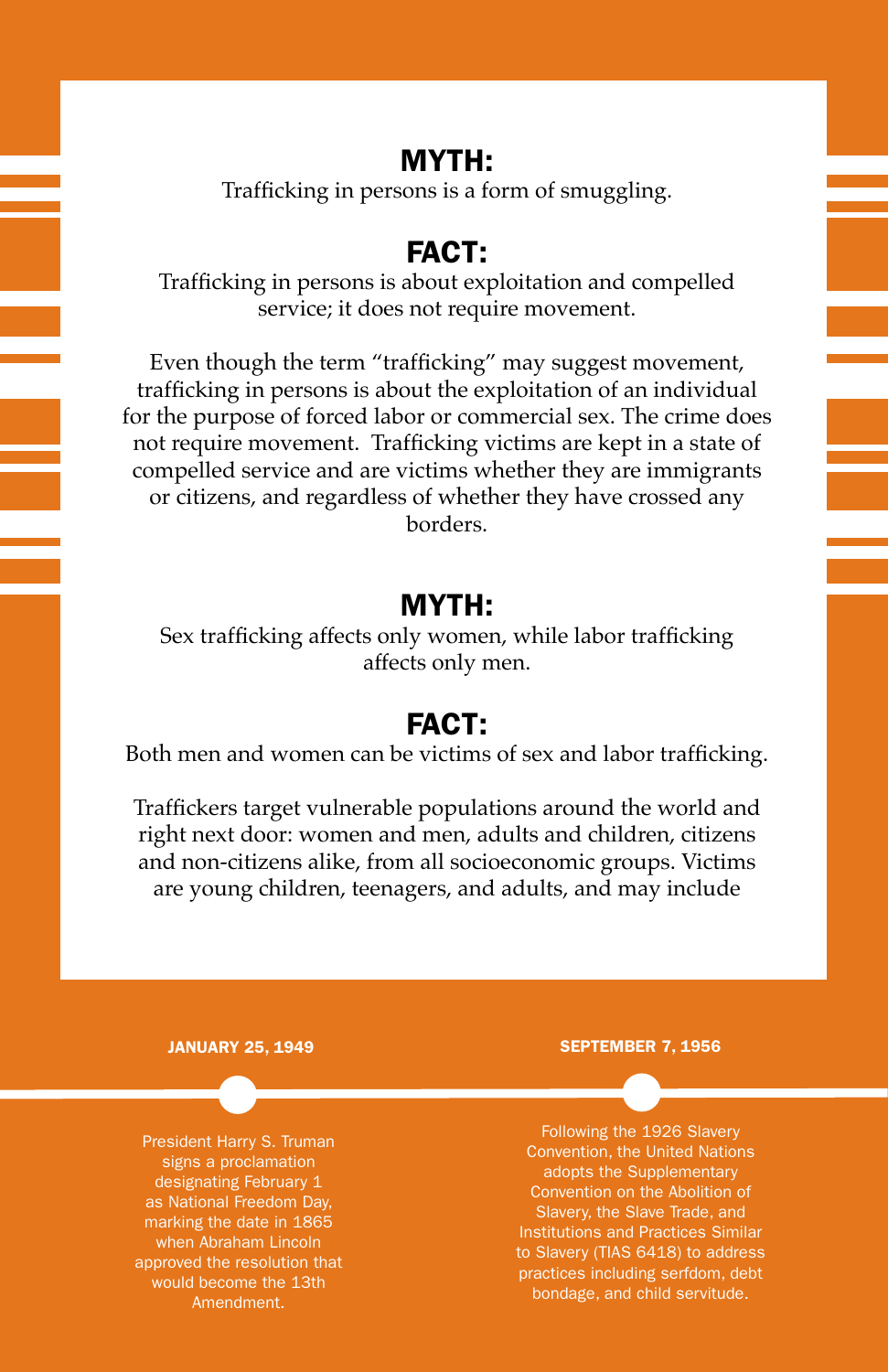runaways, new immigrants, and migrant laborers. Women have been identified as victims of labor trafficking in many industries, including the agricultural and hospitality sectors as well as domestic workplaces. At the same time, boys and men also have been among those identified as victims of sex trafficking. Notably, victims of labor trafficking – whether women or men – may endure severe abuse, including sexual abuse, in the course of their workplace victimization.

# MYTH:

Trafficking in persons means that someone has been forced, through the use of physical violence, to enter a state of servitude. Someone who has willingly participated in crimes related to a trafficking scheme is not a victim.

# FACT:

A person is considered a trafficking victim once he or she has been subjected to compelled service through force, fraud, or coercion. This is true regardless of whether a victim initially consents to enter the situation in which exploitation later occurs, participates in criminal acts during such exploitation, or does not suffer any physical violence.

Victims of trafficking are often individuals in search of a better life for themselves or a better situation for their families. Traffickers are therefore able to prey on some victims by offering false hope for a different life. Many traffickers also use their

#### JUNE 29, 1988

In *United States v. Kozminski* (487 U.S. 931 (1988)), the U.S. Supreme Court reversed and remanded the conviction of a farmer and his wife for holding two mentally disabled men in involuntary servitude, holding that the breadth of the statute is limited to the use or threat of physical restraint or legal coercion. This seminal decision prompts reexamination by Congress of the statutory definition of involuntary servitude to incorporate the concept of psychological coercion.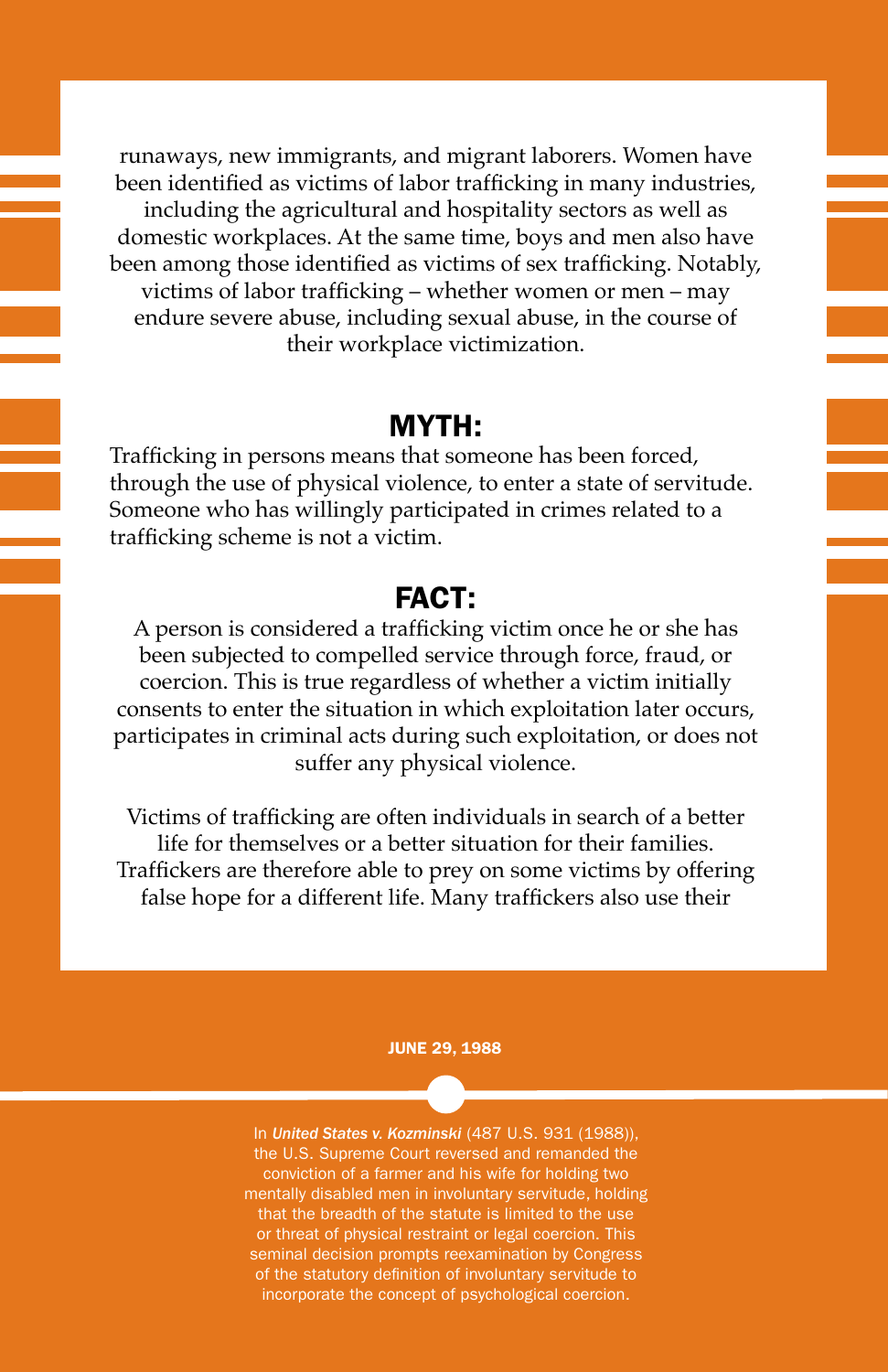victims to further their criminal schemes; victims may be forced to participate in a variety of crimes, including those related to commercial sex. Finally, victims often remain in exploitation because of psychological coercion, such as a threat of deportation or harm to their families, even when physical abuse or violence has not been used against them.

# MYTH:

Trafficking in a given country only involves the exploitation of non-citizens; a person cannot be a victim of trafficking in his or her own country.

# FACT:

Trafficking in persons occurs in our communities every day to citizens and non-citizens alike, and you can play a role in the fight against it.

Ordinary lives can be touched by modern slavery every day in many ways: for example, in the production of the food you eat and the goods you buy. Men, women, and children are being exploited in situations of forced labor or commercial sex in rural areas, cities, and suburban neighborhoods. You can play a role in fighting modern slavery by learning about the indicators of trafficking and taking action, such as by volunteering professional services, donating needed funds or items to an antitrafficking organization, or informing your favorite retailers that you support slavery-free supply chains.

#### OCTOBER 28, 2000

NOVEMBER 15, 2000

The Trafficking Victims Protection Act (TVPA) of 2000 (Pub. L. 106-386, Div. A.) is signed into law by President William Jefferson Clinton, providing a three-pronged approach to combat modern slavery through prevention, protection, and prosecution. The TVPA expands the post-Civil War slavery statutes to address psychological coercion and the withholding of passports, provides social services and immigration benefits for victims, and requires the U.S. Department of State to establish the Office to Monitor and Combat Trafficking in Persons and issue an annual report assessing governments' efforts to eradicate modern slavery. The TVPA is subsequently reauthorized and amended in 2003, 2005, and 2008.

The Protocol to Prevent, Suppress, and Punish Trafficking in Persons, Especially Women and Children, Supplementing the United Nations Convention Against Transnational Organized Crime (TIAS 13127) is adopted by resolution, with the purpose of combating trafficking, assisting trafficking victims, and promoting cooperation between countries to prevent and combat trafficking in persons.